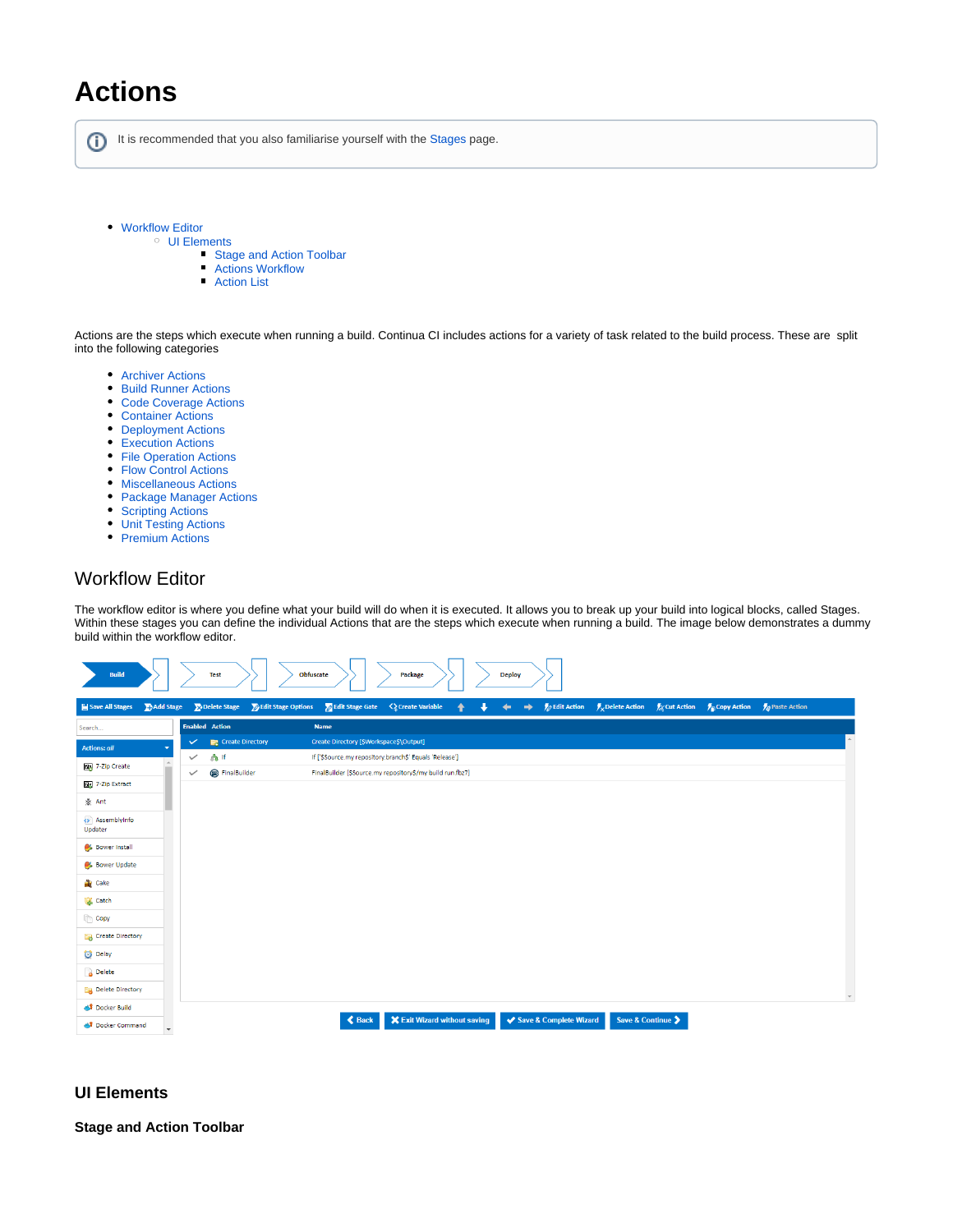■ Save All Stages → Add Stage → Delete Stage → Dedit Stage Options → Edit Stage Gate < 2 Create Variable → → Dedit Action → Delete Action → Cut Action → Copy Action → OP aste Action

The Stage and Action tool bar provides functionality to modify stages and actions. The table below provides a short description of each option.

| <b>Functionality</b>      | Result                                                                             |  |  |
|---------------------------|------------------------------------------------------------------------------------|--|--|
| Save All Stages           | All changes made in the workflow editor will be saved.                             |  |  |
| Add Stage                 | Creates a new Stage at the end of the Stage Editor                                 |  |  |
| Delete Stage              | Deletes the currently selected stage.                                              |  |  |
| <b>Edit Stage Options</b> | Pops up a dialog and displays the currently selected stage's options.              |  |  |
|                           | You can also see this screen by double-clicking the Stage.                         |  |  |
| <b>Edit Stage Gate</b>    | Pops up a dialog and displays the currently selected stage's stage gate.           |  |  |
|                           | You can also see this screen by double-clicking the Stage's Stage Gate.            |  |  |
| Create Variable           | Pops up a Create Variable dialog like the ones seen on the Variables wizard pages. |  |  |
|                           | Variables created through this dialog are Configuration Variables.                 |  |  |
| Move Up                   | Moves the currently selected action up the workflow.                               |  |  |
|                           | Actions can also be moved up with the 'Ctrl + UP' keys                             |  |  |
| Move Down                 | Moves the currently selected action down the workflow.                             |  |  |
|                           | Actions can also be moved down with the 'Ctrl + DOWN' keys                         |  |  |
| Move Left                 | Makes the currently selected action a child of the previous action.                |  |  |
|                           | Actions can also be moved up with the 'Ctrl + LEFT' keys                           |  |  |
| Move Right                | Makes the currently selected action a sibling of the previous action.              |  |  |
|                           | Actions can also be moved up with the 'Ctrl + RIGHT' keys                          |  |  |
| Edit Action               | Pops up a dialog containing the currently selected action's options.               |  |  |
|                           | You can also see this screen by double-clicking an action.                         |  |  |
| Delete Action             | Prompts the user to delete the currently selected action.                          |  |  |
|                           | You can also delete an action with the delete key.                                 |  |  |
| Cut Action                | Removes the selected action and its children and places it on the clipboard        |  |  |
| Copy Action               | Copies the selected action and its children and places it on the clipboard         |  |  |
| Paste Action              | Inserts the current clipboard action and its children into the current stage       |  |  |

<span id="page-1-0"></span>**Actions Workflow**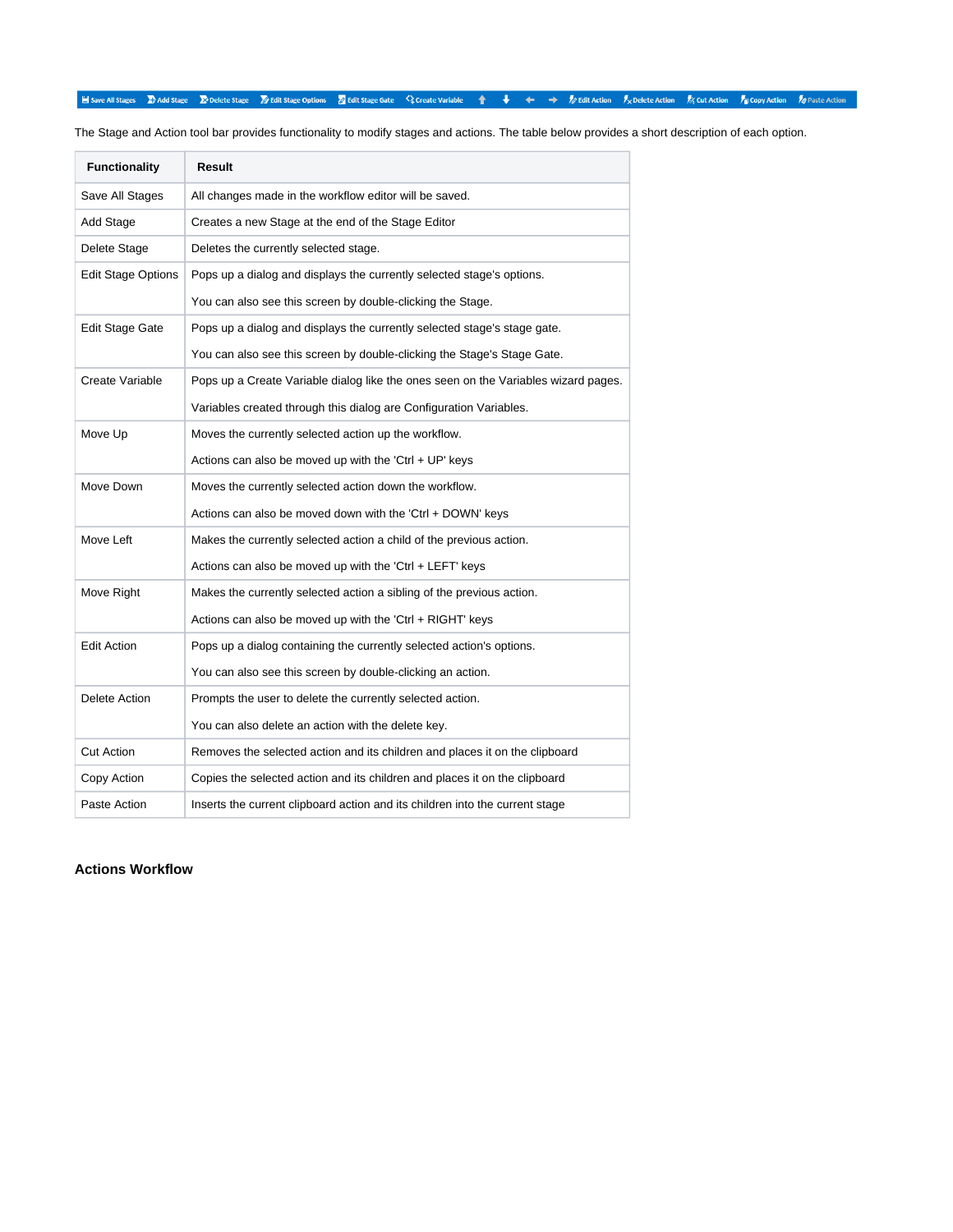| <b>Enabled</b> | <b>Action</b> |    | <b>Name</b>             |                                                                                                |                          |
|----------------|---------------|----|-------------------------|------------------------------------------------------------------------------------------------|--------------------------|
| $\checkmark$   | E.            |    | <b>Create Directory</b> | $\blacktriangle$<br>Create Directory [\$workspace\$/output]                                    |                          |
|                | А             | lf |                         | If ['\$source.my repo.branch\$' Equals 'release']                                              |                          |
|                |               | 6  | FinalBuilder            | FinalBuilder [\$source.my repo\$/my build run.fbz7]                                            |                          |
| $\checkmark$   |               | п  |                         | Run DOS Command / Batch File Run DOS Command / Batch File [\$source.my repo\$/batch build.bat] |                          |
|                |               |    |                         |                                                                                                |                          |
|                |               |    |                         |                                                                                                |                          |
|                |               |    |                         |                                                                                                |                          |
|                |               |    |                         |                                                                                                |                          |
|                |               |    |                         |                                                                                                |                          |
|                |               |    |                         |                                                                                                |                          |
|                |               |    |                         |                                                                                                |                          |
|                |               |    |                         |                                                                                                |                          |
|                |               |    |                         |                                                                                                |                          |
|                |               |    |                         |                                                                                                |                          |
|                |               |    |                         |                                                                                                |                          |
|                |               |    |                         |                                                                                                | $\overline{\phantom{a}}$ |

The 'Actions Workflow' editor contains a list of all the actions that have been added to the current stage. Actions are listed sequentially with actions at the top of the list being executed **before** actions near the bottom.

The 'Edit Action' dialog can be brought up for a specific action by double clicking on that action.

Actions can be moved around the 'Actions Workflow' editor either with the arrow buttons in the Stage and Actions Toolbar or with the keyboard. The keyboard shortcuts for moving actions are 'CTRL + <KEY\_DIRECTION>'.

Moving an action to the left or right controls the indentation of that action. Any action that is indented becomes a child of any action above it that is not indented. This allows you to control the flow of your build by using [Flow Control Actions.](https://wiki.finalbuilder.com/display/continua/Flow+Control+Actions) In the example above, the **FinalBuilder** and **Run DOS Command** actions are children of the **If** action. This means that these actions will only execute when the **If** action evaluates to true.

<span id="page-2-0"></span>**Action List**